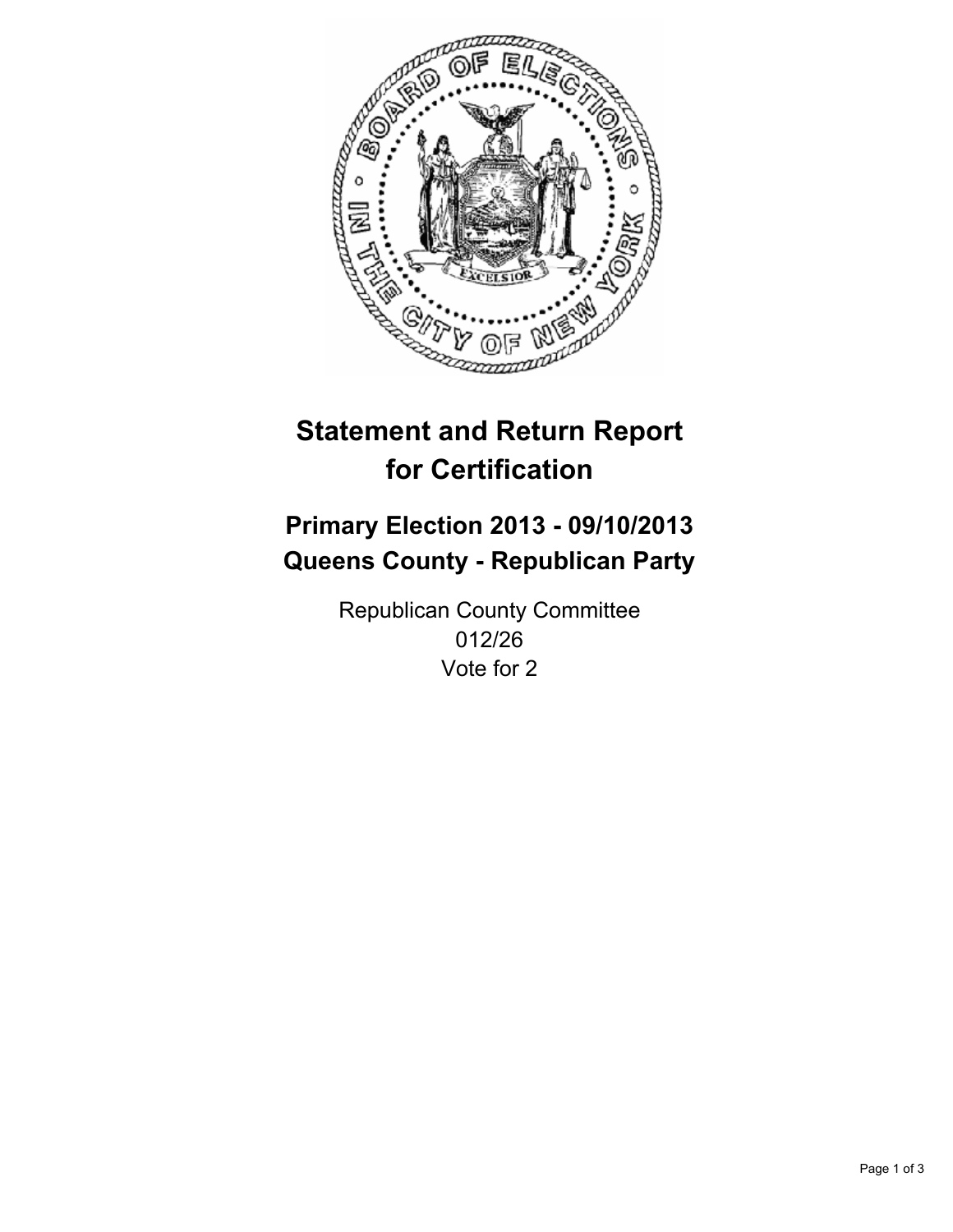

## **Assembly District 26**

| <b>EMERGENCY</b>          | 0  |
|---------------------------|----|
| ABSENTEE/MILITARY         | 0  |
| <b>FEDERAL</b>            | 0  |
| SPECIAL PRESIDENTIAL      | 0  |
| AFFIDAVIT                 | 0  |
| <b>HOWARD T. DUFFY</b>    | 18 |
| ROBERT J. ANICH           | 11 |
| <b>CHARLOTTE MCSORLEY</b> | 12 |
| <b>RENNY KAPTEIN</b>      | 3  |
| <b>Total Votes</b>        | 44 |